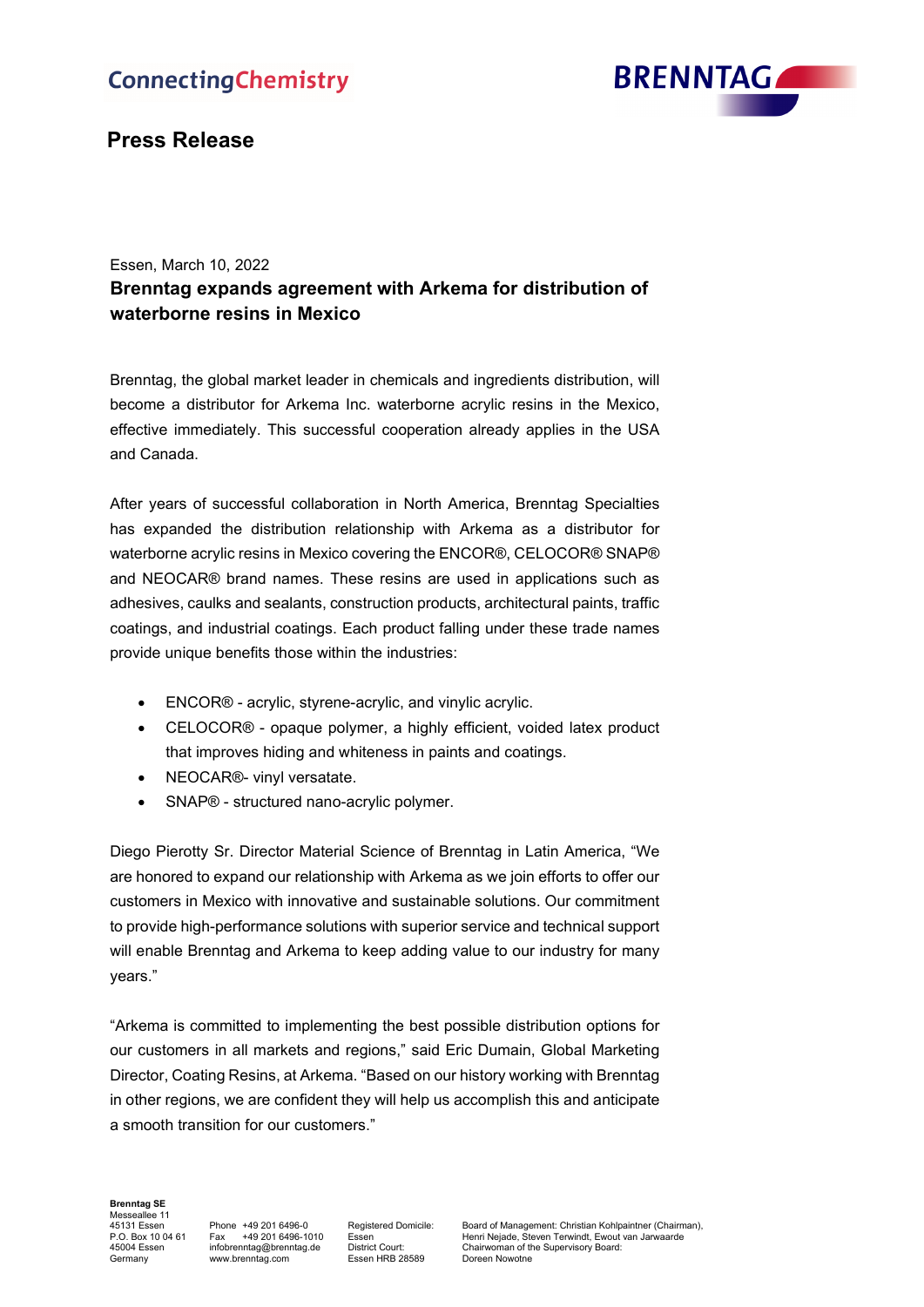Brenntag Mexico is certified in the ISO standards 9001, 14001 and OHSAS 18001 and the National Association of Chemical Industry (ANIQ) for Responsible Care. The expansion of the distribution agreement is a result of years of experiences in product distribution, working with formulators, industry knowledge, and market intelligence. With regional application labs and technically focused sellers, Brenntag offers the resources required to help formulators develop products to existing specifications and support future needs.

#### **About Arkema:**

Building on its unique set of expertise in materials science, Arkema offers a portfolio of first-class technologies to address ever-growing demand for new and sustainable materials. With the ambition to become in 2024 a pure player in Specialty Materials, the Group is structured into 3 complementary, resilient, and highly innovative segments dedicated to Specialty Materials -Adhesive Solutions, Advanced Materials, and Coating Solutions- accounting for some 82% of Group sales in 2020, and a well-positioned and competitive Intermediates segment. Arkema offers cutting-edge technological solutions to meet the challenges of, among other things, new energies, access to water, recycling, urbanization, and mobility, and fosters a permanent dialogue with all its stakeholders. The Group reported sales of around €8 billion (\$9 billion USD) in 2020 and operates in some 55 countries with 20,600 employees worldwide.

#### **About Brenntag:**

Brenntag is the global market leader in chemicals and ingredients distribution. The company holds a central role in connecting customers and suppliers of the chemical industry. Headquartered in Essen, Germany, Brenntag has more than 17,000 employees worldwide and operates a network of about 700 sites in 78 countries. In 2021, Brenntag generated sales of around 14.4 billion EUR. The two global divisions, Brenntag Essentials and Brenntag Specialties, provide a full-line portfolio of industrial and specialty chemicals and ingredients as well as tailormade application, marketing and supply chain solutions, technical and formulation support, comprehensive regulatory know-how, and digital solutions for a wide range of industries. In the field of sustainability, Brenntag pursues specific goals and is committed to sustainable solutions in its own sector and the